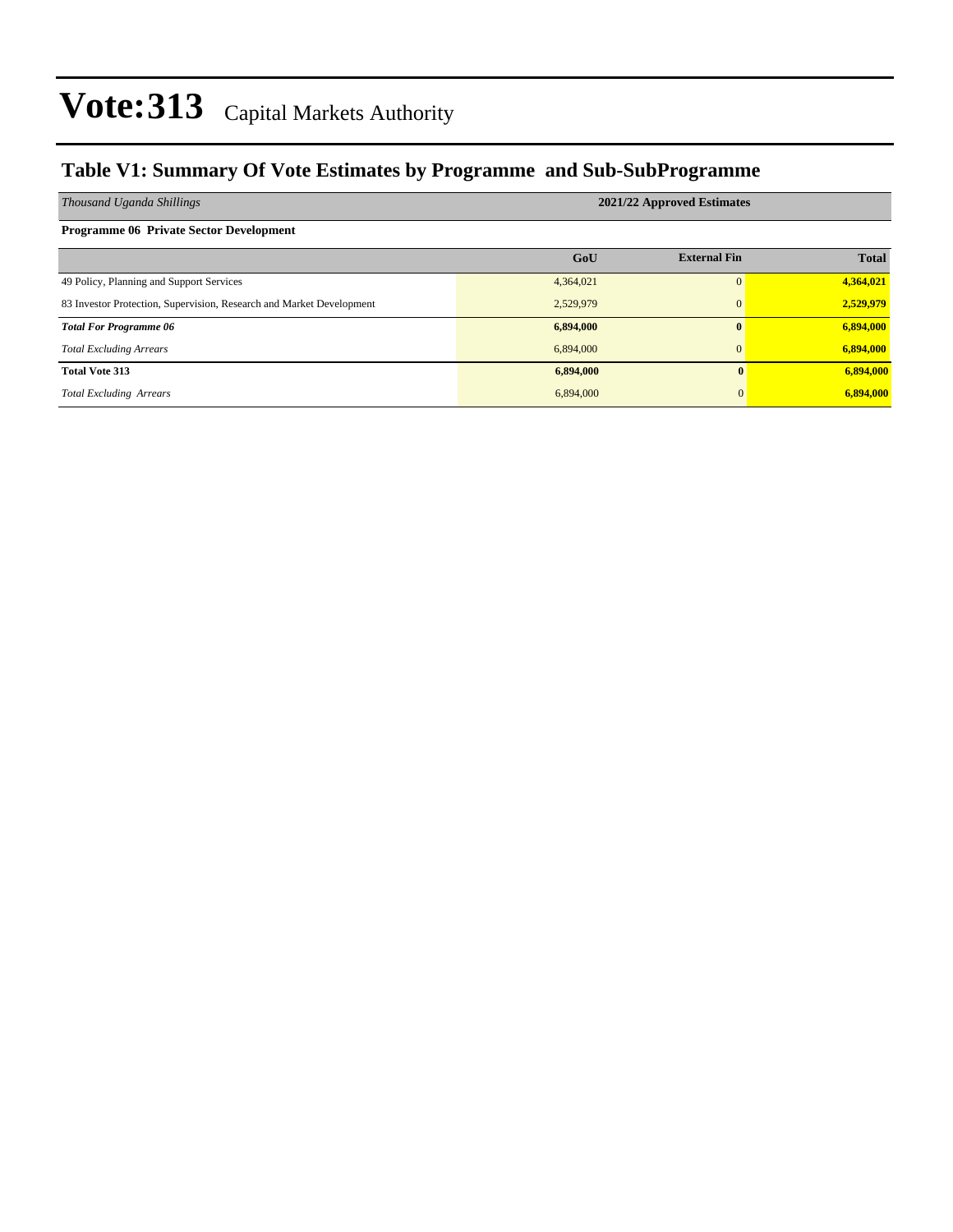### **Table V2: Summary Of Vote Estimates by Sub-SubProgramme,Department and Project**

| Thousand Uganda Shillings                                                             |              | 2020/21 Approved Budget |                |              | 2021/22 Approved Estimates |                     |              |  |
|---------------------------------------------------------------------------------------|--------------|-------------------------|----------------|--------------|----------------------------|---------------------|--------------|--|
| <b>Sub-SubProgramme 49 Policy, Planning and Support Services</b>                      |              |                         |                |              |                            |                     |              |  |
| <b>Recurrent Budget Estimates</b>                                                     | Wage         | Non-Wage                | <b>AIA</b>     | <b>Total</b> | <b>Wage</b>                | Non-Wage            | <b>Total</b> |  |
| 01 Finance and Administration                                                         | $\mathbf{0}$ | $\mathbf{0}$            | $\overline{0}$ | $\bf{0}$     | 2,218,436                  | 2,145,585           | 4,364,021    |  |
| <b>Total Recurrent Budget Estimates for Sub-</b><br><b>SubProgramme</b>               | $\bf{0}$     | $\bf{0}$                | $\bf{0}$       | $\bf{0}$     | 2,218,436                  | 2,145,585           | 4,364,021    |  |
|                                                                                       | GoU          | <b>External Fin</b>     | <b>AIA</b>     | <b>Total</b> | GoU                        | <b>External Fin</b> | <b>Total</b> |  |
| <b>Total For Sub-SubProgramme 49</b>                                                  | $\bf{0}$     | $\bf{0}$                | $\bf{0}$       | $\bf{0}$     | 4,364,021                  | $\bf{0}$            | 4,364,021    |  |
| <b>Total Excluding Arrears</b>                                                        | $\mathbf{0}$ | $\mathbf{0}$            | $\mathbf{0}$   | $\bf{0}$     | 4,364,021                  | $\mathbf{0}$        | 4,364,021    |  |
| Sub-SubProgramme 83 Investor Protection, Supervision, Research and Market Development |              |                         |                |              |                            |                     |              |  |
| <b>Recurrent Budget Estimates</b>                                                     | Wage         | <b>Non-Wage</b>         | <b>AIA</b>     | <b>Total</b> | <b>Wage</b>                | Non-Wage            | <b>Total</b> |  |
| 05 Market Supervision                                                                 | $\mathbf{0}$ | $\mathbf{0}$            | $\overline{0}$ | $\bf{0}$     | 1,256,315                  | 1,273,664           | 2,529,979    |  |
| <b>Total Recurrent Budget Estimates for Sub-</b><br><b>SubProgramme</b>               | $\bf{0}$     | $\mathbf{0}$            | $\bf{0}$       | $\bf{0}$     | 1,256,315                  | 1,273,664           | 2,529,979    |  |
|                                                                                       | GoU          | <b>External Fin</b>     | <b>AIA</b>     | <b>Total</b> | GoU                        | <b>External Fin</b> | <b>Total</b> |  |
| <b>Total For Sub-SubProgramme 83</b>                                                  | $\mathbf{0}$ | $\mathbf{0}$            | $\bf{0}$       | $\bf{0}$     | 2,529,979                  | $\mathbf{0}$        | 2,529,979    |  |
| <b>Total Excluding Arrears</b>                                                        | $\mathbf{0}$ | $\mathbf{0}$            | $\overline{0}$ | $\bf{0}$     | 2,529,979                  | $\overline{0}$      | 2,529,979    |  |
| <b>Total Vote 313</b>                                                                 | 0            | 0                       | 0              | $\bf{0}$     | 6,894,000                  | $\mathbf{0}$        | 6,894,000    |  |
| <b>Total Excluding Arrears</b>                                                        | $\Omega$     | $\Omega$                | $\mathbf{0}$   | $\bf{0}$     | 6,894,000                  | $\overline{0}$      | 6.894.000    |  |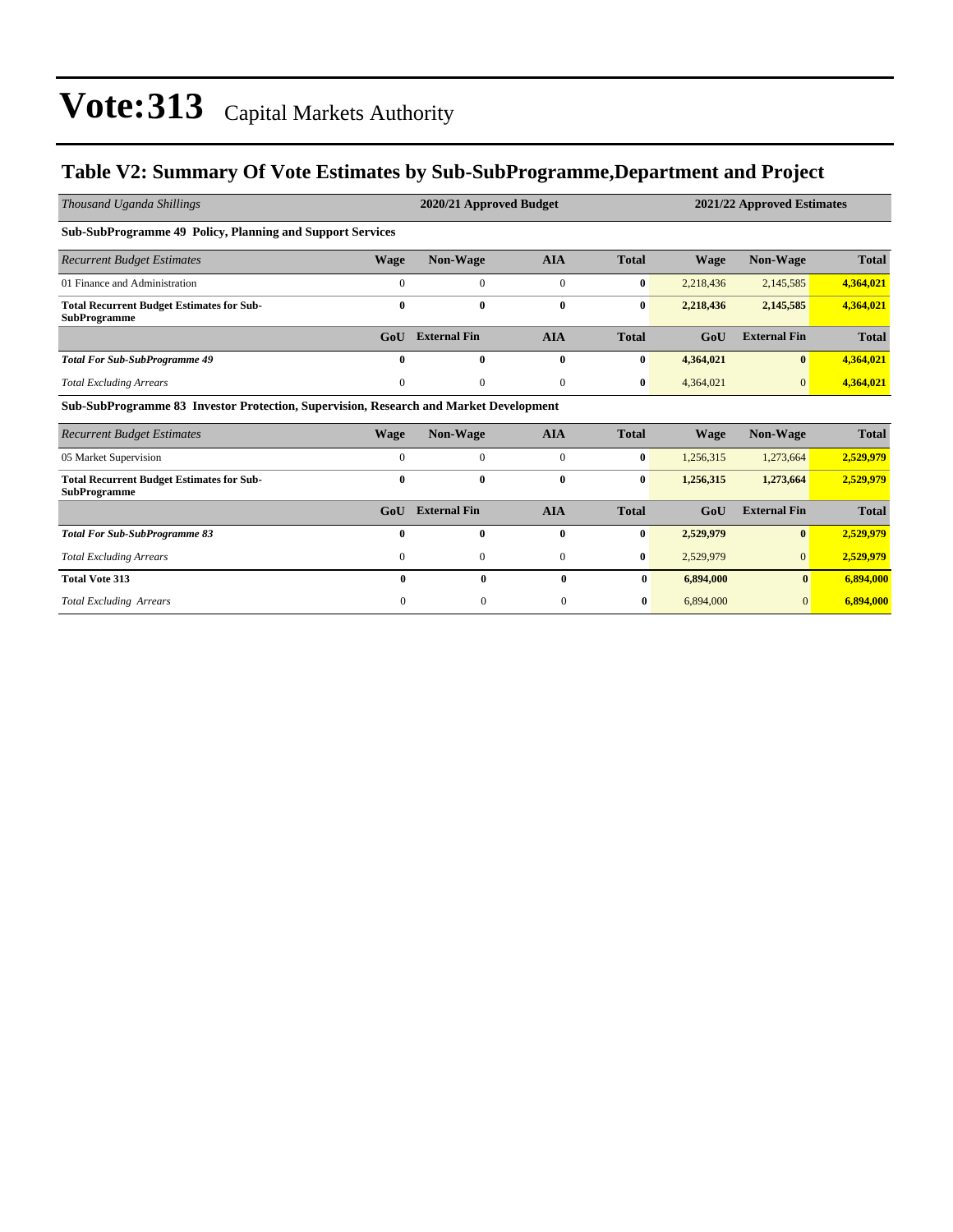### **Table V3: Summary Vote Estimates by Item**

| Thousand Uganda Shillings                                   |                | 2020/21 Approved Budget<br>2021/22 Approved Estimates |                  |                  |           |                     |              |
|-------------------------------------------------------------|----------------|-------------------------------------------------------|------------------|------------------|-----------|---------------------|--------------|
|                                                             | GoU            | <b>External Fin</b>                                   | AIA              | <b>Total</b>     | GoU       | <b>External Fin</b> | <b>Total</b> |
| <b>Employees, Goods and Services (Outputs Provided)</b>     | $\bf{0}$       | $\bf{0}$                                              | $\bf{0}$         | 0                | 6,894,000 | $\bf{0}$            | 6,894,000    |
| 211102 Contract Staff Salaries                              | $\bf{0}$       | $\bf{0}$                                              | $\bf{0}$         | $\bf{0}$         | 3,474,751 | $\bf{0}$            | 3,474,751    |
| 211103 Allowances (Inc. Casuals, Temporary)                 | $\bf{0}$       | $\bf{0}$                                              | $\bf{0}$         | 0                | 263,587   | $\bf{0}$            | 263,587      |
| 212101 Social Security Contributions                        | $\bf{0}$       | $\bf{0}$                                              | $\bf{0}$         | 0                | 347,475   | $\bf{0}$            | 347,475      |
| 213001 Medical expenses (To employees)                      | $\bf{0}$       | 0                                                     | $\bf{0}$         | 0                | 112,694   | $\bf{0}$            | 112,694      |
| 213002 Incapacity, death benefits and funeral expenses      | $\bf{0}$       | $\bf{0}$                                              | $\bf{0}$         | $\bf{0}$         | 15,000    | $\bf{0}$            | 15,000       |
| 213004 Gratuity Expenses                                    | $\bf{0}$       | 0                                                     | $\bf{0}$         | 0                | 553,363   | $\bf{0}$            | 553,363      |
| 221001 Advertising and Public Relations                     | 0              | 0                                                     | $\bf{0}$         | 0                | 400,000   | $\bf{0}$            | 400,000      |
| 221002 Workshops and Seminars                               | $\bf{0}$       | $\bf{0}$                                              | $\bf{0}$         | 0                | 320,000   | $\bf{0}$            | 320,000      |
| 221003 Staff Training                                       | $\bf{0}$       | 0                                                     | $\bf{0}$         | 0                | 151,397   | $\bf{0}$            | 151,397      |
| 221004 Recruitment Expenses                                 | $\bf{0}$       | $\bf{0}$                                              | $\bf{0}$         | $\bf{0}$         | 5,000     | $\bf{0}$            | 5,000        |
| 221007 Books, Periodicals & Newspapers                      | $\bf{0}$       | 0                                                     | $\bf{0}$         | 0                | 14,794    | $\bf{0}$            | 14,794       |
| 221008 Computer supplies and Information Technology<br>(TT) | 0              | $\bf{0}$                                              | $\bf{0}$         | 0                | 85,849    | $\bf{0}$            | 85,849       |
| 221009 Welfare and Entertainment                            | $\bf{0}$       | 0                                                     | $\bf{0}$         | 0                | 234,837   | $\bf{0}$            | 234,837      |
| 221010 Special Meals and Drinks                             | $\bf{0}$       | $\bf{0}$                                              | $\bf{0}$         | $\bf{0}$         | 4,000     | $\bf{0}$            | 4,000        |
| 221011 Printing, Stationery, Photocopying and Binding       | 0              | 0                                                     | $\bf{0}$         | 0                | 60,500    | $\bf{0}$            | 60,500       |
| 221012 Small Office Equipment                               | 0              | 0                                                     | $\bf{0}$         | 0                | 11,000    | $\bf{0}$            | 11,000       |
| 221014 Bank Charges and other Bank related costs            | $\bf{0}$       | $\bf{0}$                                              | 0                | 0                | 4,200     | $\bf{0}$            | 4,200        |
| 221017 Subscriptions                                        | $\bf{0}$       | $\bf{0}$                                              | $\bf{0}$         | 0                | 102,700   | $\bf{0}$            | 102,700      |
| 222001 Telecommunications                                   | $\bf{0}$       | $\bf{0}$                                              | $\bf{0}$         | $\bf{0}$         | 32,960    | $\bf{0}$            | 32,960       |
| 222002 Postage and Courier                                  | 0              | 0                                                     | $\bf{0}$         | 0                | 2,000     | $\bf{0}$            | 2,000        |
| 222003 Information and communications technology<br>(ICT)   | 0              | $\bf{0}$                                              | $\bf{0}$         | 0                | 4,000     | $\bf{0}$            | 4,000        |
| 223004 Guard and Security services                          | 0              | $\bf{0}$                                              | 0                | $\bf{0}$         | 33,000    | $\bf{0}$            | 33,000       |
| 223005 Electricity                                          | $\bf{0}$       | 0                                                     | $\bf{0}$         | 0                | 22,200    | $\bf{0}$            | 22,200       |
| 223006 Water                                                | 0              | 0                                                     | $\bf{0}$         | 0                | 5,600     | $\bf{0}$            | 5,600        |
| 224005 Uniforms, Beddings and Protective Gear               | $\bf{0}$       | $\bf{0}$                                              | $\bf{0}$         | 0                | 6,000     | $\bf{0}$            | 6,000        |
| 225001 Consultancy Services- Short term                     | 0              | $\bf{0}$                                              | 0                | 0                | 79,000    | $\mathbf{0}$        | 79,000       |
| 226001 Insurances                                           | $\mathbf{0}$   | 0                                                     | $\bf{0}$         | $\bf{0}$         | 81,925    | $\bf{0}$            | 81,925       |
| 227001 Travel inland                                        | 0              | 0                                                     | $\bf{0}$         | 0                | 7,000     | $\bf{0}$            | 7,000        |
| 227002 Travel abroad                                        | 0              | 0                                                     | 0                | 0                | 106,000   | $\bf{0}$            | 106,000      |
| 227003 Carriage, Haulage, Freight and transport hire        | 0              | $\bf{0}$                                              | $\bf{0}$         | $\bf{0}$         | 3,600     | $\bf{0}$            | 3,600        |
| 227004 Fuel, Lubricants and Oils                            | 0              | $\bf{0}$                                              | $\bf{0}$         | 0                | 260,115   | $\bf{0}$            | 260,115      |
| 228001 Maintenance - Civil                                  | $\bf{0}$       | 0                                                     | 0                | 0                | 13,600    | $\bf{0}$            | 13,600       |
| 228002 Maintenance - Vehicles                               | 0              | 0                                                     | $\bf{0}$         | 0                | 47,353    | $\bf{0}$            | 47,353       |
| 228003 Maintenance – Machinery, Equipment $\&$<br>Furniture | 0              | 0                                                     | $\bf{0}$         | 0                | 18,500    | $\bf{0}$            | 18,500       |
| 282101 Donations                                            | $\bf{0}$       | $\bf{0}$                                              | $\bf{0}$         | 0                | 10,000    | $\bf{0}$            | 10,000       |
| <b>Grand Total Vote 313</b>                                 | $\bf{0}$       | $\bf{0}$                                              | $\bf{0}$         | 0                | 6,894,000 | $\bf{0}$            | 6,894,000    |
| <b>Total Excluding Arrears</b>                              | $\overline{0}$ | $\boldsymbol{0}$                                      | $\boldsymbol{0}$ | $\boldsymbol{0}$ | 6,894,000 | $\mathbf{0}$        | 6,894,000    |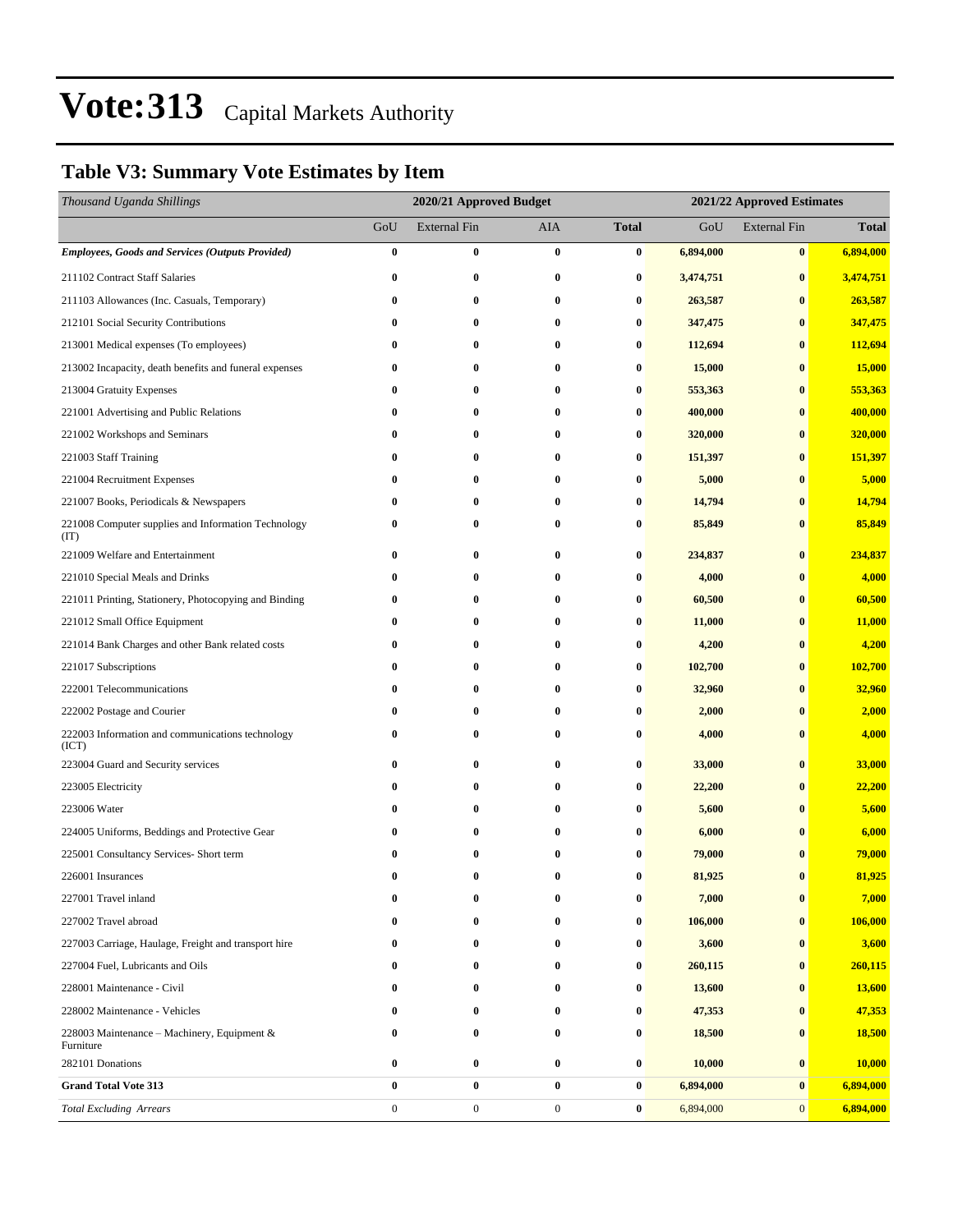### **Table V4: Detailed Estimates by Sub-SubProgramme, Department,Project and Budget Output and Item**

#### *Sub-SubProgrammme 49 Policy, Planning and Support Services*

*Recurrent Budget Estimates*

#### **Department 01 Finance and Administration**

| Thousand Uganda Shillings                                |                  | 2020/21 Approved Budget |                  | 2021/22 Approved Estimates |                  |              |              |
|----------------------------------------------------------|------------------|-------------------------|------------------|----------------------------|------------------|--------------|--------------|
| <b>Outputs Provided</b>                                  | Wage             | Non Wage                | AIA              | <b>Total</b>               | Wage             | Non Wage     | <b>Total</b> |
| <b>Budget Output 144907 Accounting and Finance</b>       |                  |                         |                  |                            |                  |              |              |
| 211102 Contract Staff Salaries                           | $\mathbf{0}$     | $\mathbf{0}$            | $\overline{0}$   | $\bf{0}$                   | 2,218,436        | $\mathbf{0}$ | 2,218,436    |
| 211103 Allowances (Inc. Casuals, Temporary)              | $\mathbf{0}$     | $\boldsymbol{0}$        | $\overline{0}$   | $\bf{0}$                   | $\mathbf{0}$     | 132,352      | 132,352      |
| 212101 Social Security Contributions                     | $\mathbf{0}$     | $\boldsymbol{0}$        | $\overline{0}$   | $\bf{0}$                   | $\mathbf{0}$     | 221,844      | 221,844      |
| 213001 Medical expenses (To employees)                   | $\mathbf{0}$     | $\boldsymbol{0}$        | $\overline{0}$   | $\bf{0}$                   | $\boldsymbol{0}$ | 112,694      | 112,694      |
| 213002 Incapacity, death benefits and funeral expenses   | $\boldsymbol{0}$ | $\boldsymbol{0}$        | $\boldsymbol{0}$ | $\bf{0}$                   | $\mathbf{0}$     | 15,000       | 15,000       |
| 213004 Gratuity Expenses                                 | $\boldsymbol{0}$ | $\boldsymbol{0}$        | $\overline{0}$   | $\bf{0}$                   | $\mathbf{0}$     | 375,335      | 375,335      |
| 221001 Advertising and Public Relations                  | $\mathbf{0}$     | $\boldsymbol{0}$        | $\overline{0}$   | $\bf{0}$                   | $\boldsymbol{0}$ | 30,000       | 30,000       |
| 221002 Workshops and Seminars                            | $\mathbf{0}$     | $\boldsymbol{0}$        | $\boldsymbol{0}$ | $\pmb{0}$                  | $\mathbf{0}$     | 30,000       | 30,000       |
| 221003 Staff Training                                    | $\mathbf{0}$     | $\boldsymbol{0}$        | $\overline{0}$   | $\bf{0}$                   | $\mathbf{0}$     | 151,397      | 151,397      |
| 221004 Recruitment Expenses                              | $\mathbf{0}$     | $\boldsymbol{0}$        | $\boldsymbol{0}$ | $\bf{0}$                   | $\mathbf{0}$     | 5,000        | 5,000        |
| 221007 Books, Periodicals & Newspapers                   | $\mathbf{0}$     | $\boldsymbol{0}$        | $\boldsymbol{0}$ | $\bf{0}$                   | $\mathbf{0}$     | 5,000        | 5,000        |
| 221008 Computer supplies and Information Technology (IT) | $\boldsymbol{0}$ | $\boldsymbol{0}$        | $\boldsymbol{0}$ | $\bf{0}$                   | $\mathbf{0}$     | 85,849       | 85,849       |
| 221009 Welfare and Entertainment                         | $\boldsymbol{0}$ | $\boldsymbol{0}$        | $\overline{0}$   | $\bf{0}$                   | $\boldsymbol{0}$ | 234,837      | 234,837      |
| 221010 Special Meals and Drinks                          | $\boldsymbol{0}$ | $\boldsymbol{0}$        | $\overline{0}$   | $\bf{0}$                   | $\mathbf{0}$     | 4,000        | 4,000        |
| 221011 Printing, Stationery, Photocopying and Binding    | $\mathbf{0}$     | $\boldsymbol{0}$        | $\overline{0}$   | $\bf{0}$                   | $\mathbf{0}$     | 60,500       | 60,500       |
| 221012 Small Office Equipment                            | $\mathbf{0}$     | $\mathbf{0}$            | $\overline{0}$   | $\bf{0}$                   | $\mathbf{0}$     | 6,000        | 6,000        |
| 221014 Bank Charges and other Bank related costs         | $\mathbf{0}$     | $\boldsymbol{0}$        | $\boldsymbol{0}$ | $\bf{0}$                   | $\mathbf{0}$     | 4,200        | 4,200        |
| 221017 Subscriptions                                     | $\mathbf{0}$     | $\boldsymbol{0}$        | $\boldsymbol{0}$ | $\bf{0}$                   | $\mathbf{0}$     | 102,700      | 102,700      |
| 222001 Telecommunications                                | $\mathbf{0}$     | $\boldsymbol{0}$        | $\overline{0}$   | $\bf{0}$                   | $\mathbf{0}$     | 32,960       | 32,960       |
| 222002 Postage and Courier                               | $\boldsymbol{0}$ | $\boldsymbol{0}$        | $\overline{0}$   | $\bf{0}$                   | $\mathbf{0}$     | 2,000        | 2,000        |
| 223004 Guard and Security services                       | $\boldsymbol{0}$ | $\boldsymbol{0}$        | $\boldsymbol{0}$ | $\bf{0}$                   | $\mathbf{0}$     | 33,000       | 33,000       |
| 223005 Electricity                                       | $\mathbf{0}$     | $\boldsymbol{0}$        | $\overline{0}$   | $\bf{0}$                   | $\mathbf{0}$     | 22,200       | 22,200       |
| 223006 Water                                             | $\mathbf{0}$     | $\boldsymbol{0}$        | $\overline{0}$   | $\bf{0}$                   | $\mathbf{0}$     | 5,600        | 5,600        |
| 225001 Consultancy Services- Short term                  | $\mathbf{0}$     | $\boldsymbol{0}$        | $\boldsymbol{0}$ | $\bf{0}$                   | $\mathbf{0}$     | 20,000       | 20,000       |
| 226001 Insurances                                        | $\mathbf{0}$     | $\boldsymbol{0}$        | $\overline{0}$   | $\bf{0}$                   | $\mathbf{0}$     | 81,925       | 81,925       |
| 227001 Travel inland                                     | $\boldsymbol{0}$ | $\boldsymbol{0}$        | $\overline{0}$   | $\bf{0}$                   | $\mathbf{0}$     | 2,025        | 2,025        |
| 227002 Travel abroad                                     | $\boldsymbol{0}$ | $\boldsymbol{0}$        | $\boldsymbol{0}$ | $\bf{0}$                   | $\mathbf{0}$     | 26,000       | 26,000       |
| 227003 Carriage, Haulage, Freight and transport hire     | $\boldsymbol{0}$ | $\boldsymbol{0}$        | $\overline{0}$   | $\bf{0}$                   | $\boldsymbol{0}$ | 3,600        | 3,600        |
| 227004 Fuel, Lubricants and Oils                         | $\mathbf{0}$     | $\boldsymbol{0}$        | $\overline{0}$   | $\bf{0}$                   | $\mathbf{0}$     | 260,115      | 260,115      |
| 228001 Maintenance - Civil                               | $\mathbf{0}$     | $\boldsymbol{0}$        | $\overline{0}$   | $\bf{0}$                   | $\mathbf{0}$     | 13,600       | 13,600       |
| 228002 Maintenance - Vehicles                            | $\theta$         | $\overline{0}$          | $\Omega$         | $\bf{0}$                   | $\overline{0}$   | 47,353       | 47,353       |